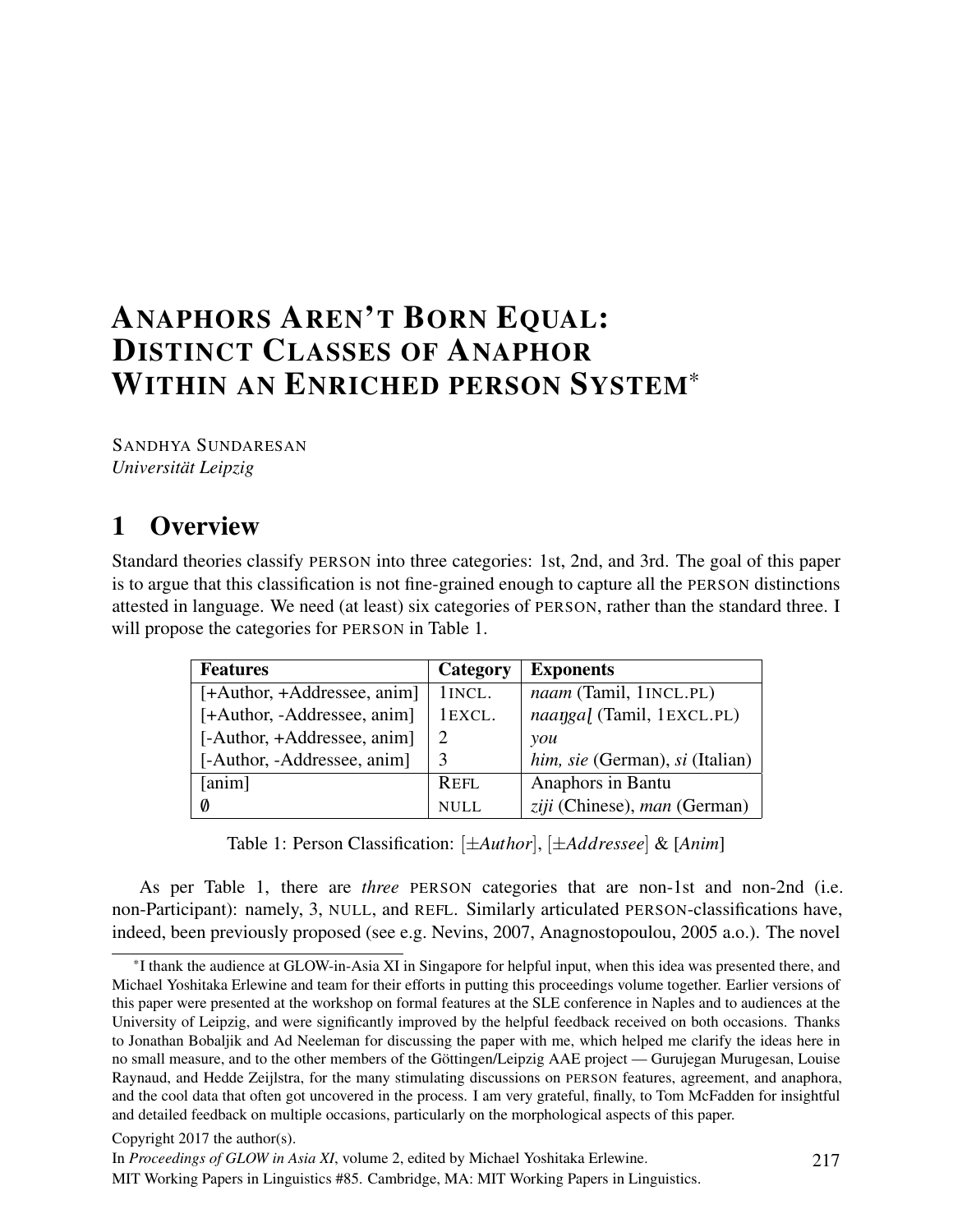contribution of this paper is that it provides empirical support for such a feature system from a relatively untested empirical phenomenon, namely that of anaphora.

The motivation for such a classification comes from the following surprising observation: despite the wealth of generative work on anaphora (see e.g. Chomsky, 1981, Reinhart and Reuland, 1993, Sells, 1987, Hellan, 1988 a.o. in the GB era and, more recently in Minimalist work Reuland, 2001, 2011, Heinat, 2008, Kratzer, 2009, Hicks, 2009, Rooryck and vanden Wyngaerd, 2011), the question of *what* an anaphor is, formally speaking, still remains unresolved. Two broad approaches to this issue may be discerned: the  $\phi$ -deficiency view, under which anaphora is defined and driven by φ-feature deficiency and what I'll call the *F*-deficiency view, whereby anaphora is defined and driven in terms of a deficiency of some other formal feature  $F$ , on the part of the nominal. Empirical evidence for the former comes from anaphor-antecedence  $\phi$ -matching, the Anaphor Agreement Effect (AAE), and the crosslinguistic morphological underspecification of anaphors for  $\phi$ -features; for the latter, from perspectival anaphora crosslinguistically, and from the sensitivity of anaphors to 1st, 2nd vs. 3rd PERSON-asymmetries for PCC, agreement, and anaphoric antecedence.

The upshot of such evidence is that we have two *mutually inconsistent but equally valid* views on anaphora. *No single anaphor* that can satisfy the criteria for both at the same time. I thus argue for resolution in terms of a unification, rather than an intersection, of the empirical properties of anaphors. I propose, in particular, that anaphors be classified into the distinct categories illustrated in Table 2.

| <b>Class</b> | <b>PERSON-Features</b>      | <b>Exponents</b>                                         |
|--------------|-----------------------------|----------------------------------------------------------|
| 3rd-anaphor  | [-Author, -Addressee, Anim] | <i>taan</i> (Tamil), <i>zich</i> ( <i>zelf</i> ) (Dutch) |
| <b>REFL</b>  | [Anim]                      | Bantu anaphors                                           |
| NULL-anaphor | - 0                         | ziji (Chinese), zibun (Japanese)                         |

Table 2: Three Classes of Anaphor

Running orthogonal to these is the class of perspectival anaphora, involving anaphors whose antecedence is regulated by perspective-holding with respect to some predication containing the anaphor (Sells, 1987, Kuno, 1987, Koopman and Sportiche, 1989, Giorgi, 2010, Sundaresan, 2012, Pearson, 2013, Nishigauchi, 2014, Charnavel, 2015).

## 2 The  $\phi$ -deficiency View

The  $\phi$ -deficiency view of anaphora could be taken to be the predominant view in the Minimalist literature. An anaphor is assumed to be a nominal that lacks one or more  $\phi$ -features. Valuation of these φ-features via Agree in "narrow" syntax, triggers binding at LF and anaphoric exponence at PF. Nevertheless, the different proposals that adopt this broad approach vary with respect to various other aspects of theoretical implementation and assumption. For instance, Kratzer (2009) proposes that all anaphors are "born minimal" with no (valued)  $\phi$ -features whatsoever; Reuland 2001, 2011, Rooryck and vanden Wyngaerd 2011 a.o., on the other hand, assume that anaphors may be born with some but not all  $\phi$ -features valued with the precise  $\phi$ -specification of an anaphor being parametrically specified. Proposals also vary with respect to their assumptions about the structural composition of the anaphor: e.g. Heinat (2008) argues that anaphors are structurally different from other nominals, and the nature of Agree for  $\phi$ -features: e.g. whether it is bi-directional as in Kratzer (2009) or strictly downward as in Heinat (2008).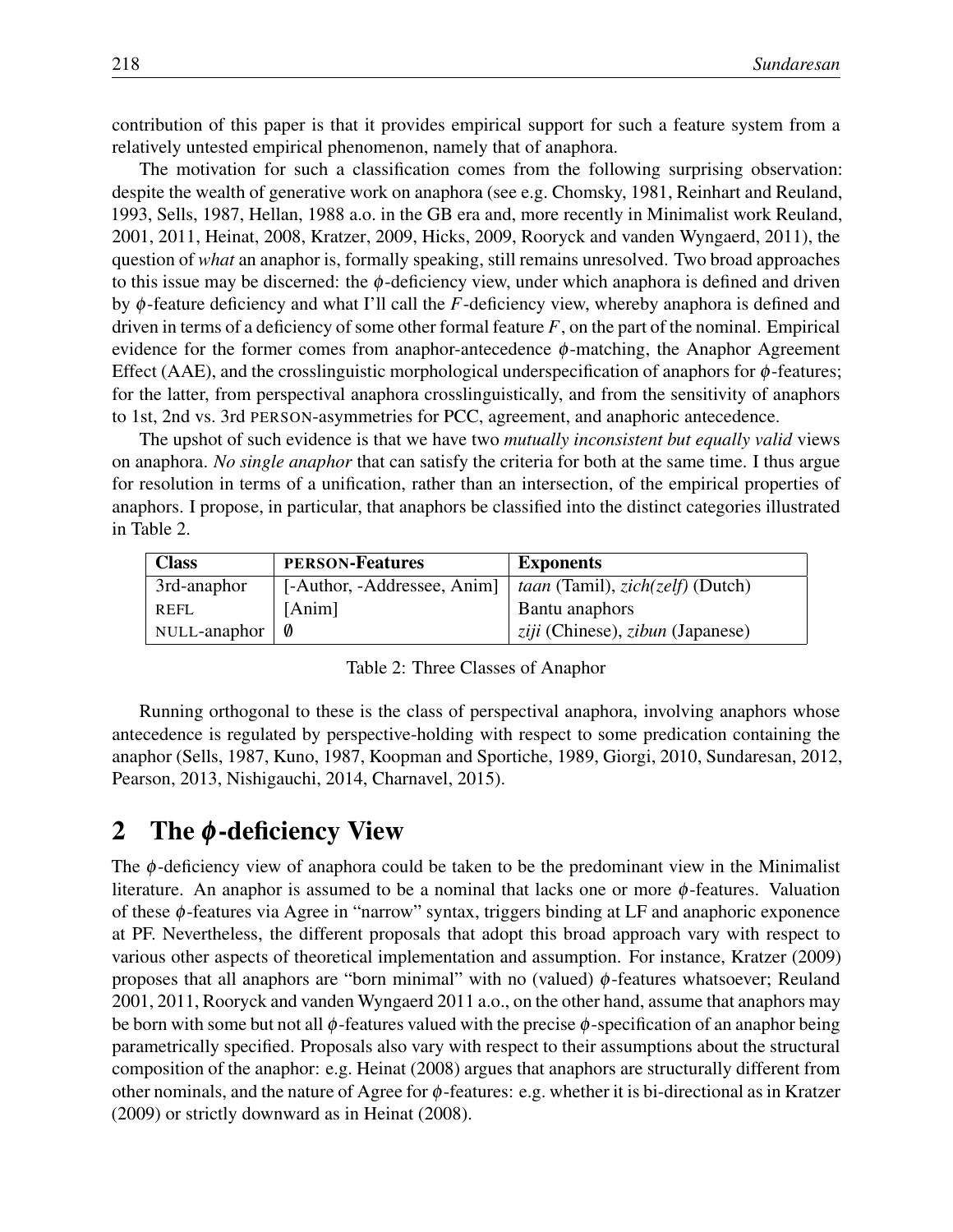The theoretical motivation for the  $\phi$ -deficiency approach may be traced back to the observation (e.g. Bouchard, 1984), that a nominal needs a a full set of  $\phi$ -features to be LF-interpretable. As such, any nominal that lacks a full  $\phi$ -feature specification must get its missing  $\phi$ -features checked in syntax, on pain of being subsequently uninterpretable at LF. Such feature-checking would then feed anaphoric binding at LF, as discussed above. It is also economical in that it is built on the deficiency of features that are independently motivated in grammar. Such an approach thus avoids the inelegant pitfall of positing features that are peculiar to anaphors alone.

Empirical support for the  $\phi$ -deficiency view comes from a number of sources. I discuss these in detail below.

### 2.1 Anaphora and  $\phi$ -matching

Anaphors must typically match their antecedents for  $\phi$ -features, a crosslinguistic tendency that has been explicitly noted as a required condition on binding in syntax textbooks and elsewhere (Sag et al., 2003, Carnie, 2007, Heim, 2008). Thus, (1) is ungrammatical because the anaphor has 1SG φ-features which don't match the 3MSG features of its binder:

(1) \*He<sub>i</sub> saw myself<sub>i</sub>.

Such  $\phi$ -matching seems to be a restriction on simplex anaphors as well, as illustrated by the ungrammaticality of the German counterpart to (1) in (2):

(2) \*Er<sub>i</sub> sah mich<sub>i</sub>.

There are, of course, cases where no  $\phi$ -matching can be discerned, as in Albanian, Chinese, Yiddish or Russian. But what such examples show is the absence of overt  $\phi$ -matching, not the *presence* of overt *non*-matching which seems much less common. Under a φ-deficiency approach, this tendency falls out for free. If an anaphor must have one or more unvalued  $\phi$ -features and anaphoric binding is triggered by the anaphor having its  $\phi$ -features valued, via Agree, then such φ-matching is, indeed, precisely what is predicted.

### 2.2 Morphological Underspecification

Going by restrictions placed on their antecedence, a remarkable number of anaphors from a range of unrelated languages seem to fail to mark the full range of  $\phi$ -distinctions in the given language. The identity and range of these features seems to be parametrized. Thus, Korean *caki* and Dravidian *taan* are underspecified for gender alone; German *sich* and its other Germanic variants d for both gender and number; Japanese *zibun* is unmarked for PERSON and GENDER; and Chinese *ziji* seems to be maximally underspecified — i.e. for PERSON, NUMBER as well as GENDER. Under the  $\phi$ -deficiency view, these distinctions can be captured in one of two ways. Assuming that a bound variable starts out φ-minimal (Kratzer, 2009), we could propose that an anaphor acquires all and only those  $\phi$ -features it actually surfaces with. Alternatively, morphological underspecification could simply be relegated to the morphological component, in particular to rules of exponence for the anaphors in question. Let us assume that the anaphor has all its  $\phi$ -features valued at the time of SpellOut.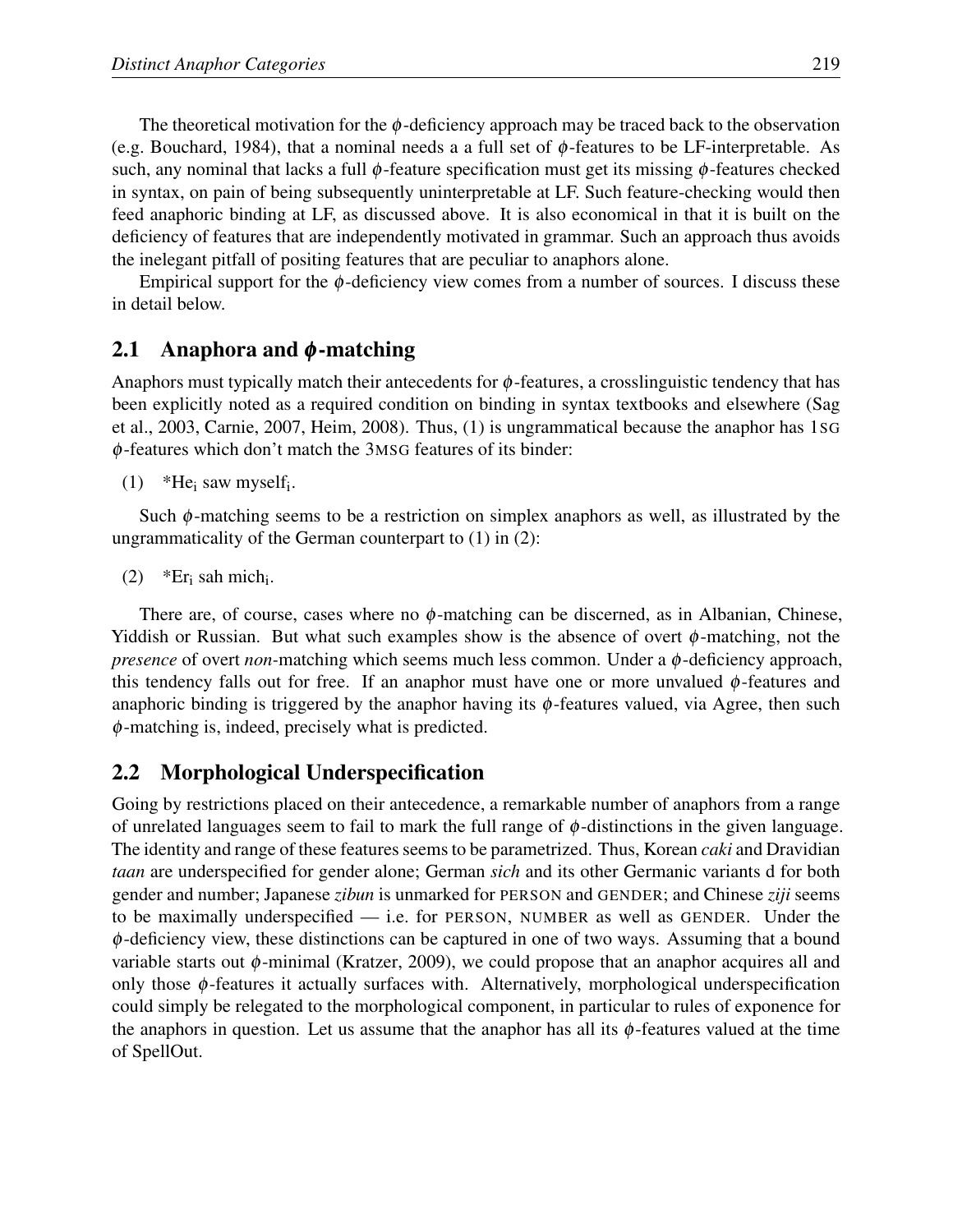#### 2.3 Anaphor Agreement Effect (AAE)

The "Anaphor Agreement Effect (AAE)", is the observation (Rizzi, 1990) and since revised in Woolford (1999), Tucker (2011), Sundaresan (2016). As an illustration, consider the Italian minimal pair below (Rizzi, 1990:Ex. (4) from p. 3):

- $(3)$ to them interest-3PL only the boys.NOM loro interess-ano solo i ragazzi. "They<sub>i</sub> are interested only in the boys<sub>i</sub>."
- (4) \*A loro interess-ano solo se-stessi. to them interest-3PL only them-selves.NOM "They<sub>i</sub> are interested only in themselves<sub>i</sub>." (Intended)

Italian has a nominative-accusative case system:  $\phi$ -agreement is triggered by a nominative argument. Thus, in (3), the nominative object *i ragazzi* triggers 3PL verbal agreement. However, when we replace this object with the anaphoric object *se stessi* in (4), we get ungrammaticality. In contrast, (5) (Rizzi, 1990:33), where the anaphor is genitive-marked and triggers no agreement, yielding default verbal agreement, is fully grammatical:

 $(5)$ loro import-a solo di se-stessi.

to them matters-3SG only of them-selves

"They<sub>i</sub> only matter to themselves<sub>i</sub>."

A key difference between (4) and (5) is that the anaphor triggers verb agreement in the former, but doesn't do so in the latter. The grammaticality of these sentences seems to be directly conditioned by this contrast. Based on such patterns, Rizzi (1990), 28, proposed that "[T]here is a fundamental incompatibility between the property of being an anaphor and the property of being construed with agreement." Subsequent research has uncovered a range of further data and language-specific strategies to avoid violating the AAE: e.g. the sentence crashes or the verb surfaces with default or "anaphoric" agreement or exceptionally some *other* agreement-controller is used in just this instance (Woolford, 1999, Tucker, 2011, Sundaresan, 2016).

The  $\phi$ -deficiency approach to anaphora gives us an initial handle on how to approach the AAE. If an anaphor were itself lacking in (some or more)  $\phi$ -features, then it would follow, that such an element could not then value the  $\phi$ -features on another  $\phi$ -deficient element, such as T (in the case of subject agreement) or *v* (in the case of object agreement) (as also argued in Kratzer, 2009).

To sum up, there are good theoretical and empirical arguments in favor of a  $\phi$ -deficiency approach to anaphoricity.

## 3 The *F*-deficiency View

The group of analyses that adopt this view have in common the idea that an anaphor is defined, not in terms of its lack of  $\phi$ -features, but by its being deficient for some other feature,  $F$ . As before, valuation for *F* triggers semantic binding and rules of Vocabulary Insertion for the elements in question, at PF.

The main theoretical issue with a  $\phi$ -deficiency approach to anaphora is that, while the φ-features of a nominal restrict its domain of reference (in the evaluation context), they crucially don't exhaust it. φ-features introduce presuppositions that restrict, via partial functions, the lexical entry of nominals (Heim and Kratzer, 1998), as in (6) below: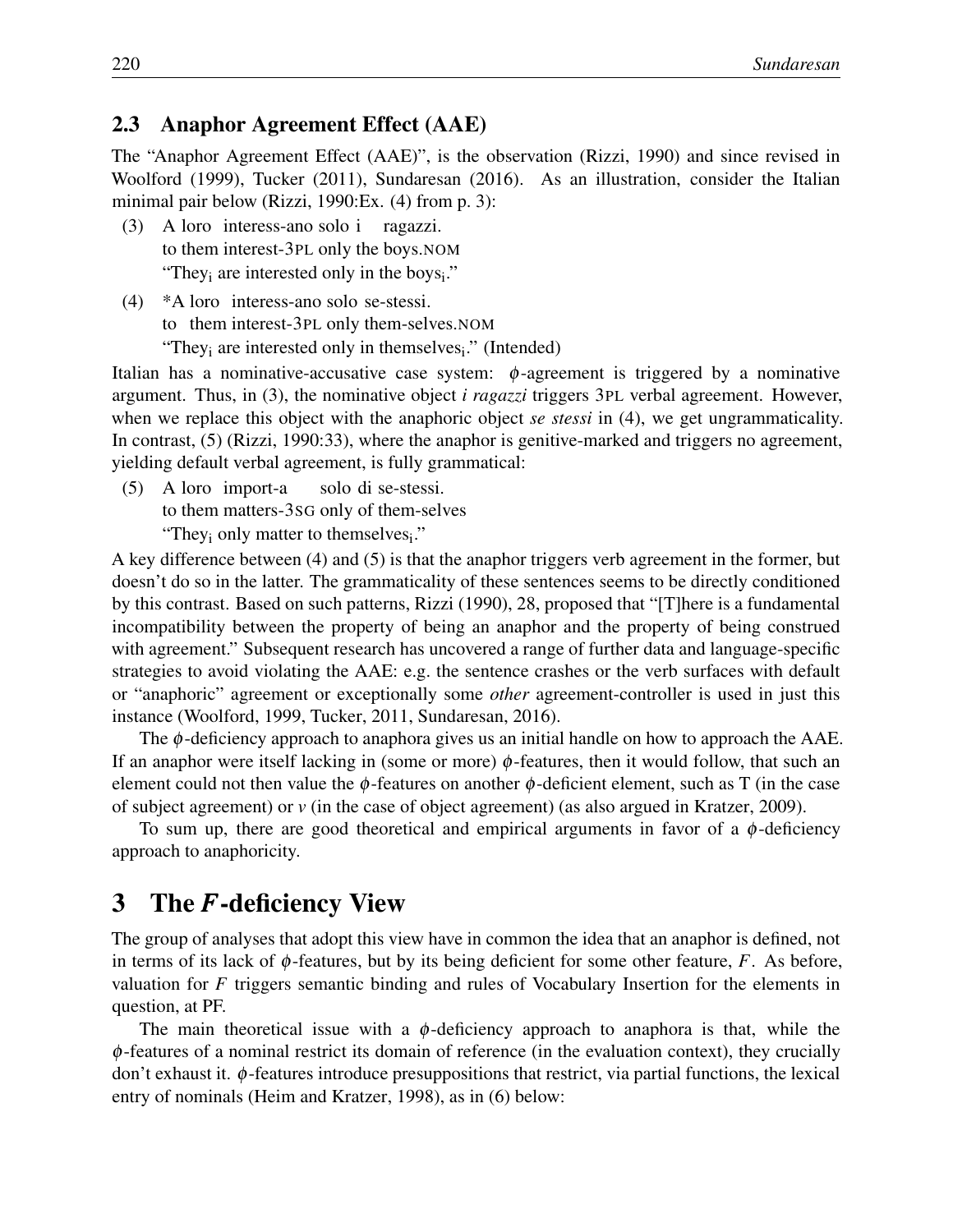(6)  $\int \delta f \, d\mathbf{r} \, d\mathbf{r} = \lambda x$ : *x* is female & *x* is an atom.*x* 

Thus, Hicks 2009:112 argues that "while the shared reference of an anaphor and its antecedent perhaps naturally implies that the two share the same  $\phi$ -features, it is not at all clear that referential properties are encoded in  $\phi$ -features ... Essentially, what is at stake in anaphor binding is referential dependency, not simply a  $\phi$ -feature dependency." For Hicks, therefore, anaphora is built on Agree for operator-variable features: an anaphor has an unvalued VAR feature; operators, R-expressions and pronouns have valued VAR-features and can thus value VAR on the anaphor under Agree. Sundaresan (2012)'s DEP-feature, for modelling perspectival anaphora, is similar to Hicks' VAR-feature. The crucial difference is that DEP is not borne by every nominal (like VAR is). The anaphor has an unvalued DEP feature. A pronominal in a designated structural position in the local domain is the only other nominal that also bears DEP, which is valued. DEP-valuation between the two triggers binding at LF.

I now turn to the empirical evidence for the *F*-deficiency view in the sections below.

## 3.1 When φ -features Aren't Enough: Perspectival Anaphora

Perspectival anaphora have been reported for a number of languages (e.g. Malayalam (Jayaseelan, 1997), Japanese (Kuno, 1987, Nishigauchi, 2014), Icelandic (Hellan, 1988, Sigurðsson, 1991), French (Charnavel, 2015), Italian (Giorgi, 2010), Abe (Koopman and Sportiche, 1989), and Ewe (Pearson, 2013), a.o.). Such anaphors are defined by their sensitivity to grammatical perspective, as noted. While such anaphors typically (though crucially not always) match their antecedents for  $\phi$ -features, what really matters for anaphoric binding is perspective-sensitivity. Concretely, the antecedent of such an anaphor must denote a perspective holder, mental or spatial, towards some predication containing the anaphor. Evidence from anti-locality, complementizer selection, and agreement (Koopman and Sportiche, 1989, Sundaresan, 2012, Nishigauchi, 2014) suggest that the perspectival anaphoric dependency must be syntactically encoded. This then shows that the feature content of such anaphors must be defined, not in terms of  $\phi$ -defectiveness, but in terms of perspectival-defectiveness.

### 3.2 PERSON-asymmetries in Anaphora

A different kind of evidence involves data showing that anaphors in certain languages are sensitive to 1st/2nd vs. 3rd-PERSON asymmetries. This cannot be captured if anaphors are fully deficient for PERSON.

### 3.2.1 PCC Effects

The Person Case Constraint (PCC), both Strong and Weak, describes certain PERSON co-occurrence restrictions between a weak direct and indirect object (e.g. clitic, agreement-marker, or weak pronoun) in certain languages and are defined below (taken from Bonet, 1991:182):

- Strong PCC: "In a combination of a weak direct object and an indirect object [clitic, agreement marker or weak pronoun], the direct object has to be 3rd PERSON."
- Weak PCC: "In a combination of a weak direct object and an indirect object [clitic, agreement marker or weak pronoun], if there is a third PERSON it has to be the direct object."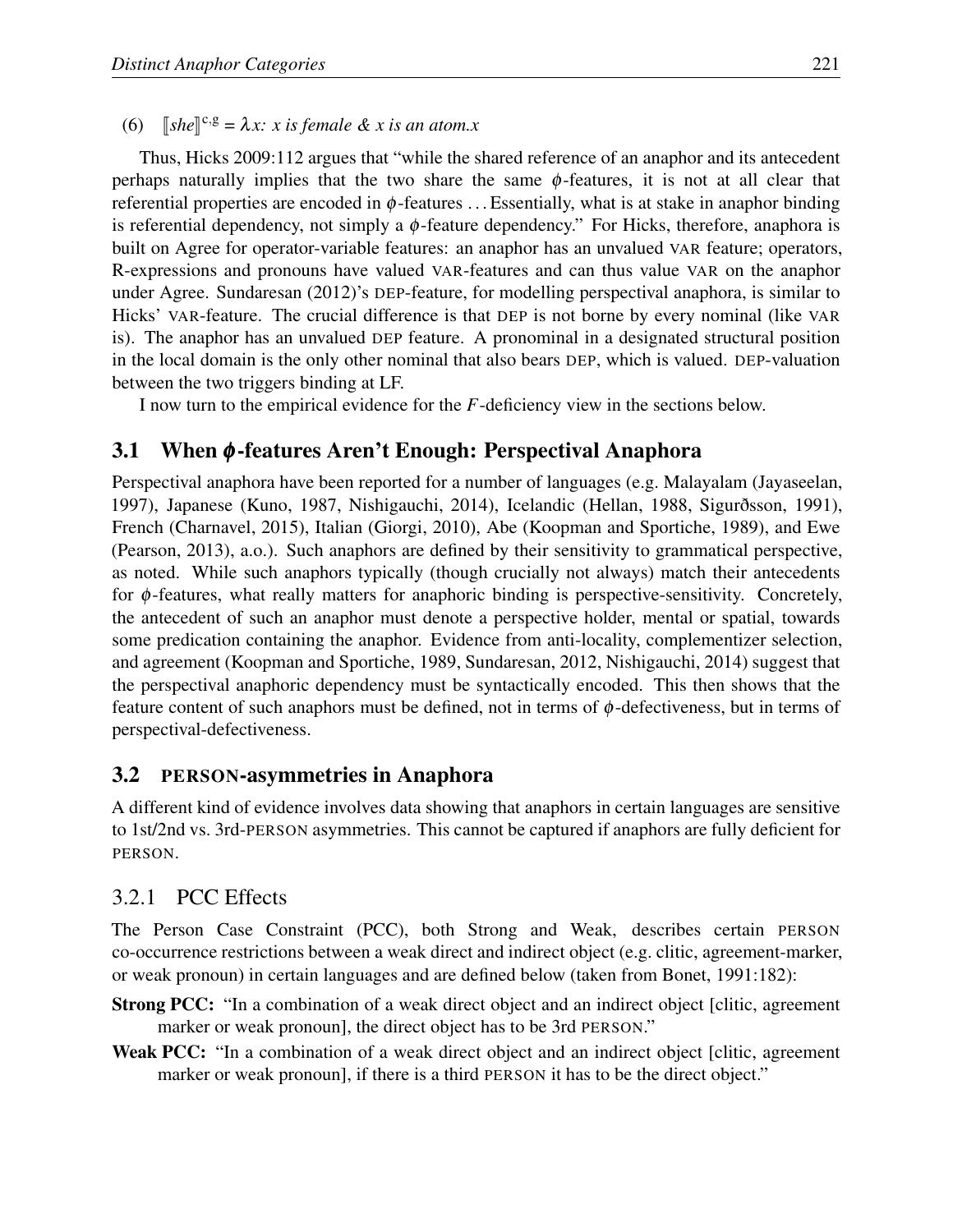Interestingly, in certain languages, anaphors are also sensitive to PCC effects (Kayne, 1975, Herschensohn, 1979, Bonet, 1991, Anagnostopoulou, 2003, 2005, Rivero, 2004, Nevins, 2007, Adger and Harbour, 2007). This is shown for French (a) and (b) (Kayne, 1975:173):

- (7) STRONG PCC WITH REFLEXIVES FRENCH:
	- a. ✗ REFL ACC > 3 DAT \*Ellei sei She REFL.ACC 3MSG.DAT is given.FSG entirely lui est donnée entièrement.' "She<sub>i</sub> have herself<sub>i</sub> to him entirely."
	- b.  $X$  REFL ACC  $> 1/2$  DAT \*Ils'i sei they REFL.ACC 1SG.DAT introduce.3PL me présentent.' "They $_i$  introduce themselves $_i$  to me."

Furthermore, just as postulated by the Strong PCC, as long as the direct object is a weak 3rd-PERSON argument, the reflexive *se* may licitly combine with it:

- $(8) \quad \checkmark$  3 ACC > DAT:
	- a. Elle me she me.DAT 3SG.ACC BE.3SG GIVE.MSG l'est donné. "She gave it to me."
	- b. Elle<sub>i</sub> se<sub>i</sub> she herself.DAT 3SG.ACC BE.3SG GIVE.MSG l'est donné. "She<sub>i</sub> gave it to herself<sub>i</sub>."

Rivero (2004) reports that reflexives in Spanish show similar effects; Baker (2008) reports analogous data for Southern Tiwa.

#### 3.2.2 Anaphoric Agreement

The same sensitivity to PERSON-asymmetries is played out in a different empirical realm, namely that of agreement. In Bantu languages like Swahili (Woolford, 1999), Chicheŵa (Baker, 2008), and Ndebele (Bowern and Lotridge, 2002), among others, the anaphor triggers a special "anaphoric agreement" on the verb which differs from the rest of the  $\phi$ -paradigm in that language. Thus, the special *ji* verbal marking in Swahili (10) (contrast with (9) does not  $\phi$ -covary, so is a form unique to the anaphor alone:

- (9) Ahmed a-na-m/\*ji-penda Ahmed 3SBJ-PRS-3OBJ-love Halima. Halima "Ahmed loves Halima."
- (10) Ahmed a-na-ji/\*m-penda Ahmed 3SBJ-PRS-REFL/\*3OBJ-love himself mwenyewe. "Ahmed<sub>i</sub> loves himself<sub>i</sub>." (emphatic)

Baker (2008) further shows that such anaphoric agreement patterns unmistakably like agreement triggered by 1st- and 2nd-PERSON pronouns (and *un*like 3rd-PERSON agreement) with respect to its categorial restriction.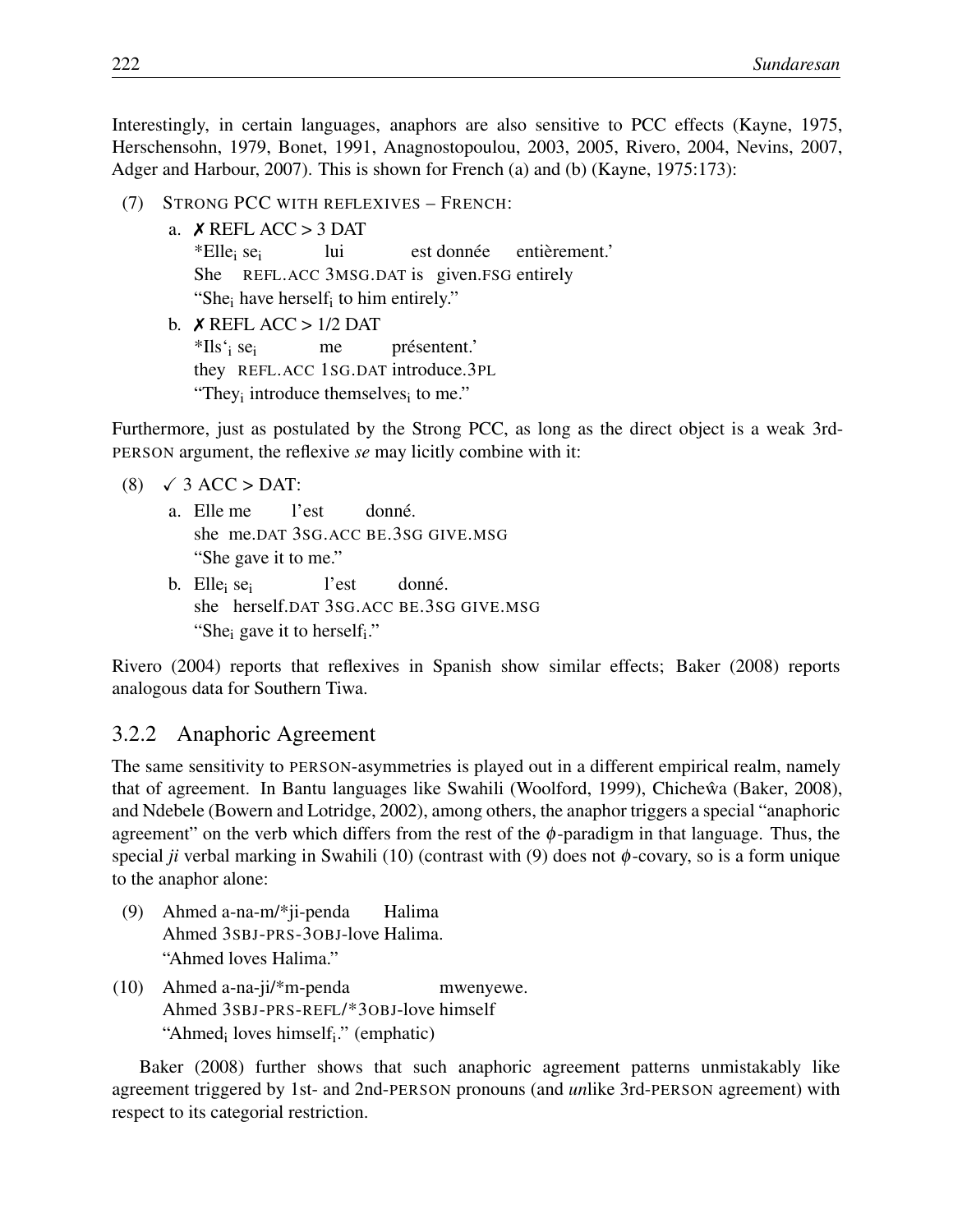Anaphoric sensitivity to such PERSON-asymmetries like the PCC and agreement, shows the following: (i) such anaphors are themselves not underspecified for PERSON (at least at the point where agreement obtains) (ii) such anaphors must have something in common with 1st- and 2nd-PERSON pronouns, which is absent on 3rd, (iii) the  $\phi$ -feature-specification of such an anaphor must be different from all other nominals at this stage of the derivation.

## 3.2.3 A Gap in Anaphoric Antecedence: 1/2 vs. 3

Many anaphors only take 3rd-PERSON antecedents: e.g. German *sich*, Romance *se/si*, Japanese *zibun*, Korean *caki*, and Dravidian *ta(a)n*. While there *are* anaphors that allow 1st, 2nd-PERSON antecedents (e.g. Chinese *ziji*), these crucially *also* allow 3rd (see Huang and Liu, 2001, for Chinese). This suggests that no anaphor can be anteceded by 1st/2nd but *not* by 3rd. Yet, Table 3 would seem to falsify this — a form like *mich* can, after all, take a 1st-PERSON antecedent but not a 3rd, or a 2nd: But *mich* is ambiguously anaphoric or pronominal (as is *dich*). Perhaps, then, there is

| PERSON | ANAPHOR | PRONOUN           |
|--------|---------|-------------------|
| 1st    | mich    | mich              |
| 2nd    | dich    | dich              |
| 3rd    | sich    | <i>ihn/sie/es</i> |

Table 3: Pro-forms in German (accusative, singular)

no *unambiguous* anaphoric *form* anteceded by 1st/2nd but not 3rd. Table 4 for Lezgian tells us that this cannot be accurate either (Haspelmath, 1993:184). In (4), *žuw* is an unambiguously anaphoric

| PERSON | ANAPHOR               | PRONOUN/DEM. |
|--------|-----------------------|--------------|
| 1st    | $\check{z}u\check{w}$ | zun          |
| 2nd    | $\check{z}uw$         | wun          |
| 3rd    | wič                   | am           |

Table 4: Pro-forms in Lezgian (absolutive, singular)

form, anteceded by 1st & 2nd, but not 3rd. English may be similar, but forms like *himself* arguably contain a syncretic pro-form + "self" marker. The additional unambiguously anaphoric *wiˇc* form in Lezgian makes this different again from the situation in German or Italian. Lezgian has, not one, but two dedicated reflexive forms.

What we don't seem to have is a language that is the *inverse* of one like Italian, German, Tamil or Korean: i.e. where the anaphor that takes a 1st and 2nd-PERSON antecedent has a dedicated reflexive form while the one that takes a 3rd-PERSONantecedent has a form that is syncretic with a pronoun. In other words, the correct restriction is that in (11):

(11) In a language with only one unambiguously anaphoric form, this must correspond to an anaphor that takes a 3rd-PERSON antecedent.

It is hard to see how a  $\phi$ -deficiency account would be able to capture (11). An anaphor that is φ-minimal (Kratzer, 2009) should, by default, place no PERSON-restrictions on antecedence: i.e. such an anaphor should behave like Chinese *ziji*. We need the anaphor to have access to a more articulated featural system which can distinguish asymmetries within the categories of PERSON.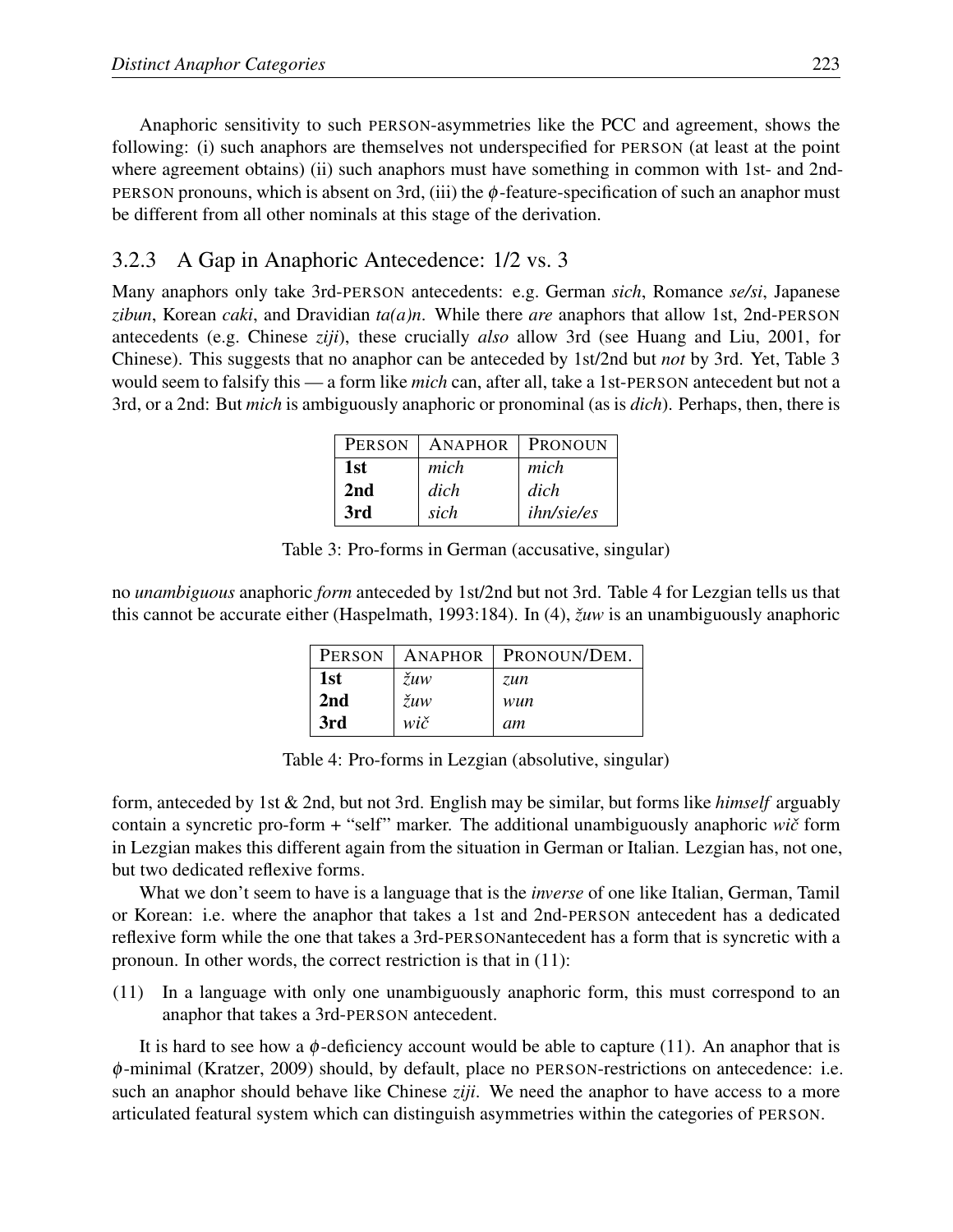## 4 Proposal

We have seen theoretical and empirical evidence for two influential views regarding the featural composition of an anaphor. But far from helping adjudicate between the two, our study has shown that both approaches are valid in their own right. The role of PERSON has stood out, in particular. Some anaphors seem to be lacking PERSON altogether; others seem specified for PERSON in a way that makes them sensitive to PERSON-asymmetries for various empirical phenomena. How can an anaphor be contentful for PERSON and contentless for it at the same time? It cannot, of course.

The answer, then, must be that anaphors in natural language are not all created equal. Rather, they must align themselves along distinct broad classes. Those of one class must be deficient for PERSON; those of the other must be contentful for PERSON. Some of these anaphors must also have an additional non- $\phi$  feature, to yield the properties of perspectival anaphora discussed earlier.

#### 4.1 A Featural Taxonomy of Anaphors

To build my PERSON-system, I use two bivalent features [*±Author*] and [*±Addressee*] which, modifying Halle 1997, Nevins  $2007$ , I define as in (12):

#### (12) Featural definitions:

- a.  $[+AUTHOR] =$  the reference set contains the speaker of the evaluation context (default: utterance-context)
- b.  $[+ADDRESSEE] =$  the reference set contains the hearer of the evaluation context (default: utterance context).

Cross-classifying these features yields the PERSON-categories in Table 5. The categories in

|    | <b>Features</b>       | Category          | <b>Exponents</b>                |
|----|-----------------------|-------------------|---------------------------------|
|    | $[+Author]$           |                   | I, we                           |
|    | [+Addressee]          | 1 INCL $\wedge$ 2 | $-nto$ (Muna, 2HON.SG=1INCL.DU) |
|    | [-Author]             | $\neg$ 1          | ale (Amele, $2=3.$ DU)          |
|    | [-Addressee]          | $\neg$ 2          |                                 |
|    | [-Author, -Addressee] | 3                 | him, sie (German), si (Italian) |
|    | [+Author, +Addressee] | 1INCL.            | naam (Tamil, 1INCL.PL)          |
| 2. | [+Author, -Addressee] | 1EXCL.            | naangal (Tamil, 1EXCL.PL)       |
|    | [-Author, +Addressee] |                   | you                             |
|    | Ø                     |                   | ziji (Chinese), man (German)    |

Table 5: Person Classification based on [*±Author*] and [*±Addressee*]

Group 1 in Table 5 are all characterized in having a value for exactly one feature and yield various PERSON syncretism effects. Thus, [+*Addressee*] defines all and only forms that include the addressee/hearer: in other words, forms that are syncretic for 1st-PERSON inclusive. The feature-sets in Group 2, with the exception of  $\emptyset$ , however, are defined on the full specification of [*±Author*] and [*±Addressee*]. The NULL category is based on the /0 and thus defines a PERSON-less

<sup>&</sup>lt;sup>1</sup>Halle's and Nevins' definitions actually pertain to  $[\pm Participant]$  and  $[\pm Author]$ , the latter of which I have taken over unchanged. I am, however, using [*±Addressee*] instead of [*±Participant*] in order to be able to deal with clusivity distinctions.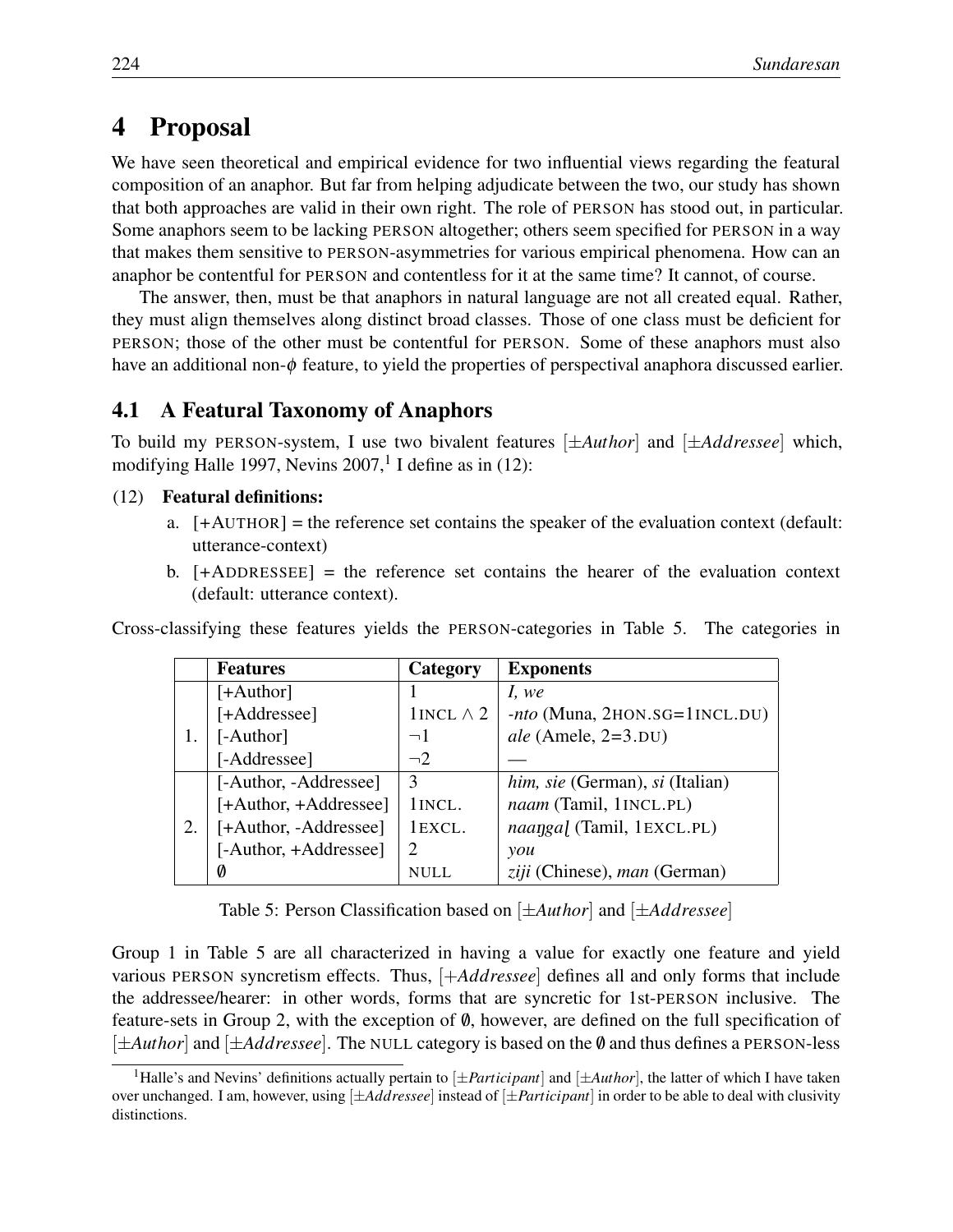form. All this said, it is always a valid question whether the featurally underspecified categories in Group 1 of Table 5, are really necessary, given that the same syncretism effects can be obtained via morphological underspecification.

For the sake of simplicity, I will do away with the categories in Group 1 and propose that such syncretisms be derived via underspecification of the exponents instead. In addition, I will introduce a privative feature [*Anim*] to the featural toolkit. Following Adger and Harbour (2007), I assume that this feature encodes the presence of semantic animacy and is present on categories that are contentful for PERSON. This yields the final categorization of PERSON features given in Table 6. The crux of such a classification is that there are now *three* PERSON-categories that are non-1st

| <b>Features</b>       | Category | <b>Exponents</b>                |
|-----------------------|----------|---------------------------------|
| [-Author, -Addressee] | 3        | him, sie (German), si (Italian) |
| [+Author, +Addressee] | 1INCL.   | naam (Tamil, 1INCL.PL)          |
| [+Author, -Addressee] | 1EXCL.   | naangal (Tamil, 1EXCL.PL)       |
| [-Author, +Addressee] |          | you                             |
| [anim]                | REFL     | Anaphors in Bantu, Warlpiri     |
| Ø                     | NULL.    | ziji (Chinese), man (German)    |

Table 6: Final Person Classification based on [*±Author*] and [*±Addressee*]

and non-2nd, as opposed to the standard one (= 3rd-PERSON). Furthermore, all categories except /0 have in common, the feature *Anim*.

Against this featural classification, I now distinguish three categories of anaphor: NULL-anaphor, 3rd-PERSON anaphor, and REFL, based on the features they carry. The feature specifications of these three main classes are given in Table  $2<sup>2</sup>$ 

| <b>Class</b> | <b>PERSON-Features</b>      | <b>Exponents</b>                                                    |
|--------------|-----------------------------|---------------------------------------------------------------------|
| 3rd-anaphor  | [-Author, -Addressee, Anim] | <i>taan</i> (Tamil), <i>zich</i> ( <i>zelf</i> ) (Dutch), <i>si</i> |
|              |                             | (Italian)                                                           |
| NULL-anaphor | Ø                           | ziji (Chinese), zibun (Japanese), vetja                             |
|              |                             | (Albanian)                                                          |
| <b>REFL</b>  | [Anim]                      | Bantu anaphors                                                      |

Table 7: Three Classes of Anaphor

#### 4.2 NULL-PERSON Anaphors

A NULL-PERSON anaphor must have an unvalued PERSON-feature that is valued in the course of the syntactic derivation by a nominal or functional head in the Agree domain. The empirical

<sup>2</sup>The English form *himself*, just like Dutch *hemzelf*, doesn't fit neatly into Table 2 because, as discussed above, I am treating these as consisting of a pronominal form + an anaphoric "self" form. The "self" morpheme alone would count as PERSON-less, since it can take an antecedent of any PERSON. However, the pronominal part is clearly specified for PERSON. Whether this pronominal part is *pre-*specified for PERSON, or ends up acquiring these features via Agree with its antecedent is something that I have no opinion on at the moment, though much work has been done on this issue elsewhere.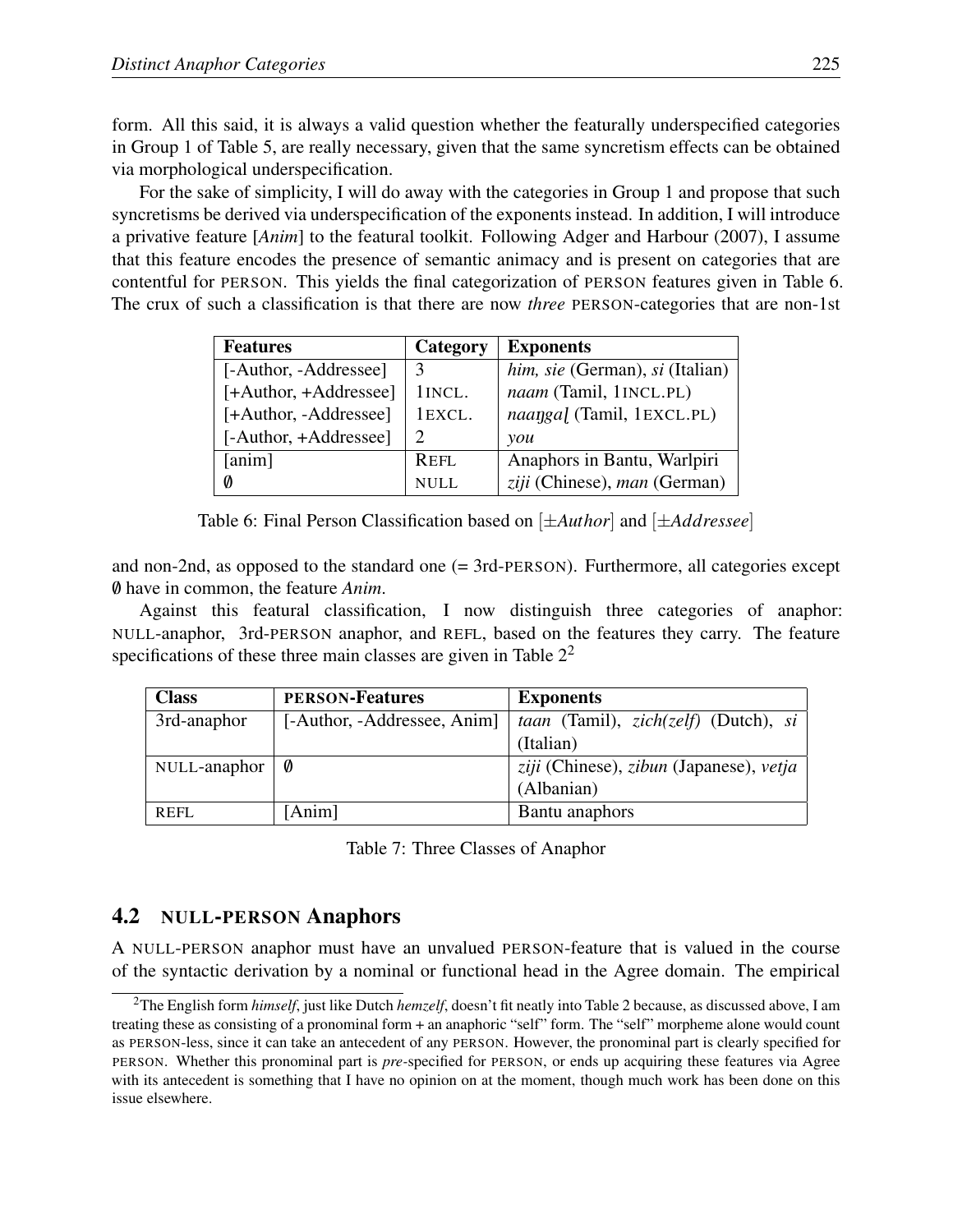signature of such an anaphor is that it can take antecedents of all PERSON. Examples are Chinese *ziji*, Japanese *zibun*, Albanian *vetja* and potentially expletives like German *man*.

For instance, such an anaphor will also always match its antecedent in value for PERSON: if we include a grammatical vs. semantic feature-distinction, binding under imposters (Collins and Postal, 2012) may be accommodated too. Additionally, such anaphors. The AAE can also be straightforwardly explained for NULL-anaphora, as long as we make the following assumptions:

- (i) the anaphor has not itself been valued for PERSON when  $T/\nu$  probes to Agree with it, and
- (ii) Agree for partial  $\phi$ -features is ruled out.

The first condition provides a principled explanation for the AAE in terms of the order of Agree operations: if the anaphor itself bears an unvalued PERSON feature, then it cannot value the T/*v* head for this feature when it probes for it. The second condition prevents a NULL-PERSON anaphor with a valued NUMBER and/or valued GENDER feature from trigger covaring agreement for these features on the verb; agreement must be an "all or nothing" operation.

We had also observed that anaphors crosslinguistically often fail to mark the full range of  $\phi$ distinctions. As for the crosslinguistic tendency of anaphors to be morphologically underspecified, noted earlier, this would have to be captured by morphological rules. I am assuming that a NULL-PERSON-anaphor starts out being *unvalued* for PERSON. Thus, once it becomes φ-valued under Agree, it will end up with a full set of  $\phi$ -features. Any surface lack of  $\phi$ -featural distinctions on such an anaphor will necessarily have to follow from the underspecification of Vocabulary Items.<sup>3</sup>

#### 4.3 3rd-PERSON Anaphors

A 3rd-PERSON anaphor has the feature specification [−*Author,*−*Addressee*], and is negatively specified with respect to 1st- and 2nd-PERSON. The empirical signature of such an anaphor is that it allows only 3rd-PERSON antecedents (e.g. German *sich*, Dravidian *ta(a)n*, Romance *se*).

3rd-PERSON anaphors must be distinguished from *non*-anaphoric 3rd-PERSON pro-forms, which will also have the same feature-specification. Assuming that anaphora is defined in terms of feature-deficiency (which is "rectified" via Agree), this means that 3rd-PERSON anaphora must be defective for a non-PERSON feature. Such anaphors could thus have an unvalued NUMBER or GENDER feature. Alternatively, or additionally, such anaphors could be deficient for a perspectival feature like DEP (Sundaresan, 2012, 2017).

Assuming that the PCC is a PERSON restriction that affects all (weak) grammatical objects that are (positively or negatively) specified for PERSON (Anagnostopoulou, 2003, 2005:a.o.), it follows that the category of 3rd-PERSON anaphors should be subject to the PCC, just like 1st- and 2nd-PERSON pronouns. Indeed, in Kiowa, 1st & 2nd-PERSON, reflexives and *animate* indirect objects in 3rd, pattern alike for the PCC (Adger and Harbour, 2007): which follows directly from the feature-system above. The parallels between anaphoric agreement (as in Swahili (10)) and 1st & 2nd-PERSON agreement could, similarly, be derived by positing that such agreement is regulated by sensitivity to a  $\pm$ -PERSON feature.

<sup>&</sup>lt;sup>3</sup>An alternative might be to argue, as Kratzer (2009) does, that NULL-PERSON-anaphors can be born with no PERSON-attributes at all. Then, morphological underspecification would simply reflect featural underspecification. I want to avoid proposing this not only to keep the system restrictive, but also to maintain the idea that semantic binding of such anaphors is rooted in syntactic Agree for PERSON.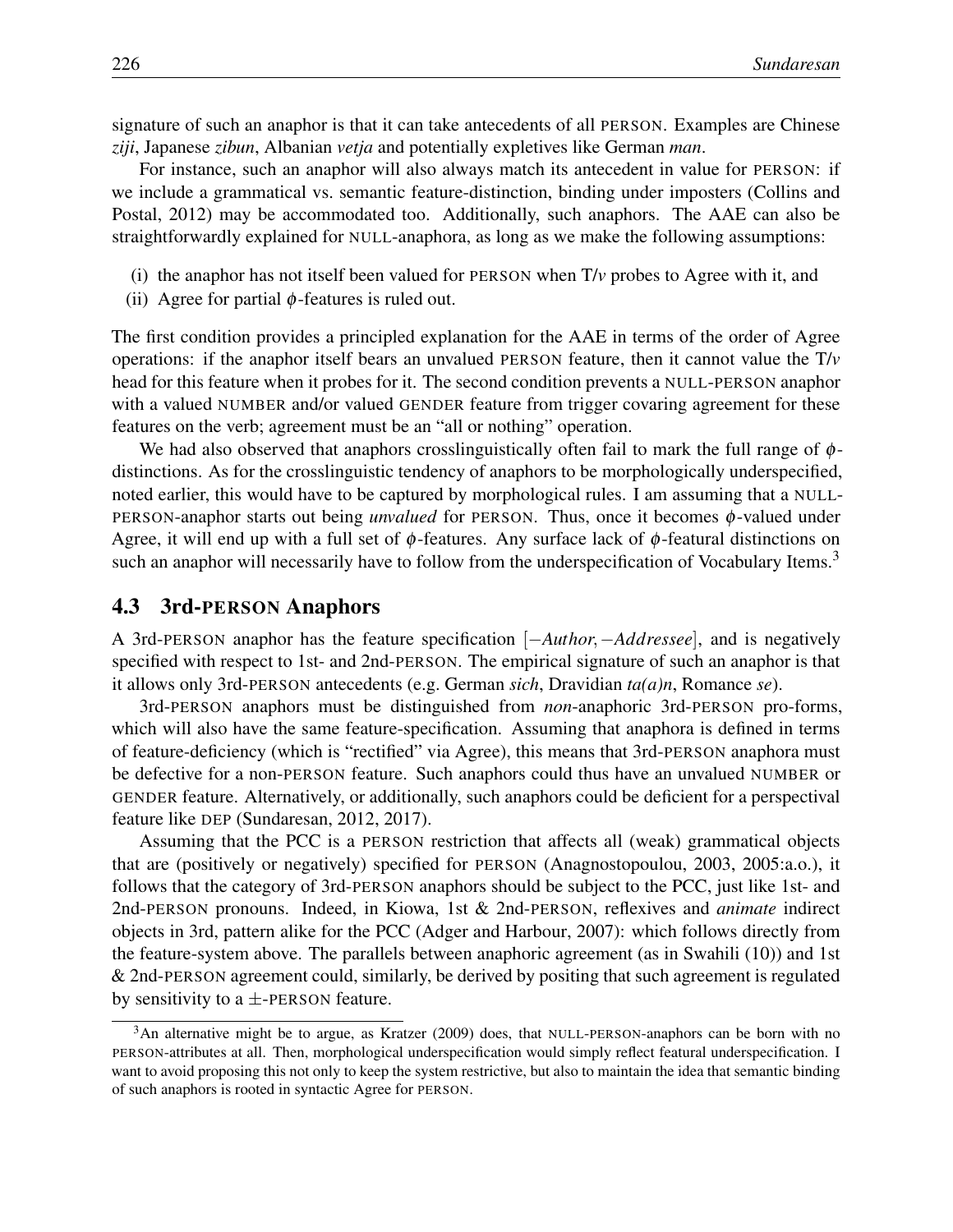## 4.4 Motivating REFL

What is harder to explain is why anaphoric agreement is distinct from all other forms in the  $\phi$ paradigm in that language (see again Exx. (9) vs. (10)). This means the 3rd-PERSON anaphor must be featurally distinct from all other nominals at the time of triggering agreement. But once an anaphor has been valued for any NUMBER, GENDER or other (e.g. DEP) features, what is to distinguish it from another nominal (e.g. a non-anaphoric 3rd-PERSON pronoun) which bears these features inherently?<sup>4</sup> An even bigger challenge comes from sentences like (13), reported in Baker (2008), 150-151, Ex. 86b:

(13) Ndi-na-dzi-khal-its-a 1sS-PAST-REFL-become-CAUS-FV CL1-ASSOC-CL1-fierce *pro[+ana]*-w-a-m-kali. "I made myself fierce."

Languages like Chicheŵa, which show anaphoric agreement also allow their anaphors to take 1stand 2nd-PERSON antecedents in addition to 3rd. The defining property of a 3rd-PERSON anaphor is that it cannot take 1st- and 2nd-PERSON antecedents. This shows that the kind of anaphor we are dealing with in 13 is not a 3rd-PERSON anaphor. At the same time, it is also not a NULL-PERSON anaphor: anaphoric agreement in Chichewa patterns like 1st- and 2nd-PERSON agreement and unlike 3rd-PERSON agreement.

This is where the REFL comes in. The empirical signature of an anaphor of the REFL class is its restriction to animate antecedents. Natural language examples are anaphors in the Bantu languages and potentially also reflexive clitics sensitive to the PCC in certain languages. The [*anim*] feature explains why such anaphors pattern like 1st and 2nd wrt. agreement (and potentially also the PCC in some languages): 3rd-PERSON agreement in such languages is triggered by NULL. Featural underspecification allows antecedence by 1st, 2nd, and 3rd.

All three classes of anaphor are, incidentally, well-behaved with respect to the 1/2 vs. 3 antecedence gap in (11), repeated below:

(14) In a language with only one unambiguously anaphoric form, this must correspond to an anaphor that takes a 3rd-PERSON antecedent.

Both NULL-PERSON and 3rd-PERSON anaphora are well-behaved with respect to this gap. A null-anaphor, like Chinese *ziji*, which allows 1st- and 2nd person antecedents will automatically also allow 3rd-PERSON antecedents, since it is featurally  $\emptyset$ . A 3rd-PERSON anaphor, like German *sich*, which is featurally specified as [−*Participant,*−*Author*] would automatically *dis*allow 1stand 2nd-PERSON antecedents and only allow 3rd. Anaphors in REFL behave essentially like NULL-PERSON anaphors in this regard: they can be anteceded by 1st, 2nd, and 3rd. There can be no special SpellOut rule that makes explicit reference to an anaphor in the 1st/2nd-PERSON ([+*Participant*]) while yielding a syncretic pro-form in the 3rd, because an anaphor is either featurally underspecified, or negatively specified, wrt. participanthood.5

<sup>4</sup>Of course, one could underspecify the SpellOut rule for agreement, but this seems clearly the wrong way to go: it doesn't explain why such agreement is triggered by an anaphor as opposed to any other pro-form with these features.

<sup>5</sup>The only scenario that would allow 1st/2nd-antecedence while disallowing 3rd would be if the anaphor were itself specified [+*Author*] or [+*Addressee*] (or some combination thereof). But [+*Participant*]-marked nominals don't seem capable of serving *solely* as anaphors (like with fake indexicals) — they would indexically *also* be able to denote participants of the utterance context. I.e. there aren't unique, dedicated anaphoric forms for 1st and 2nd-PERSON alone in any language, as far as I'm aware, though *why* this should be the case is still far from clear.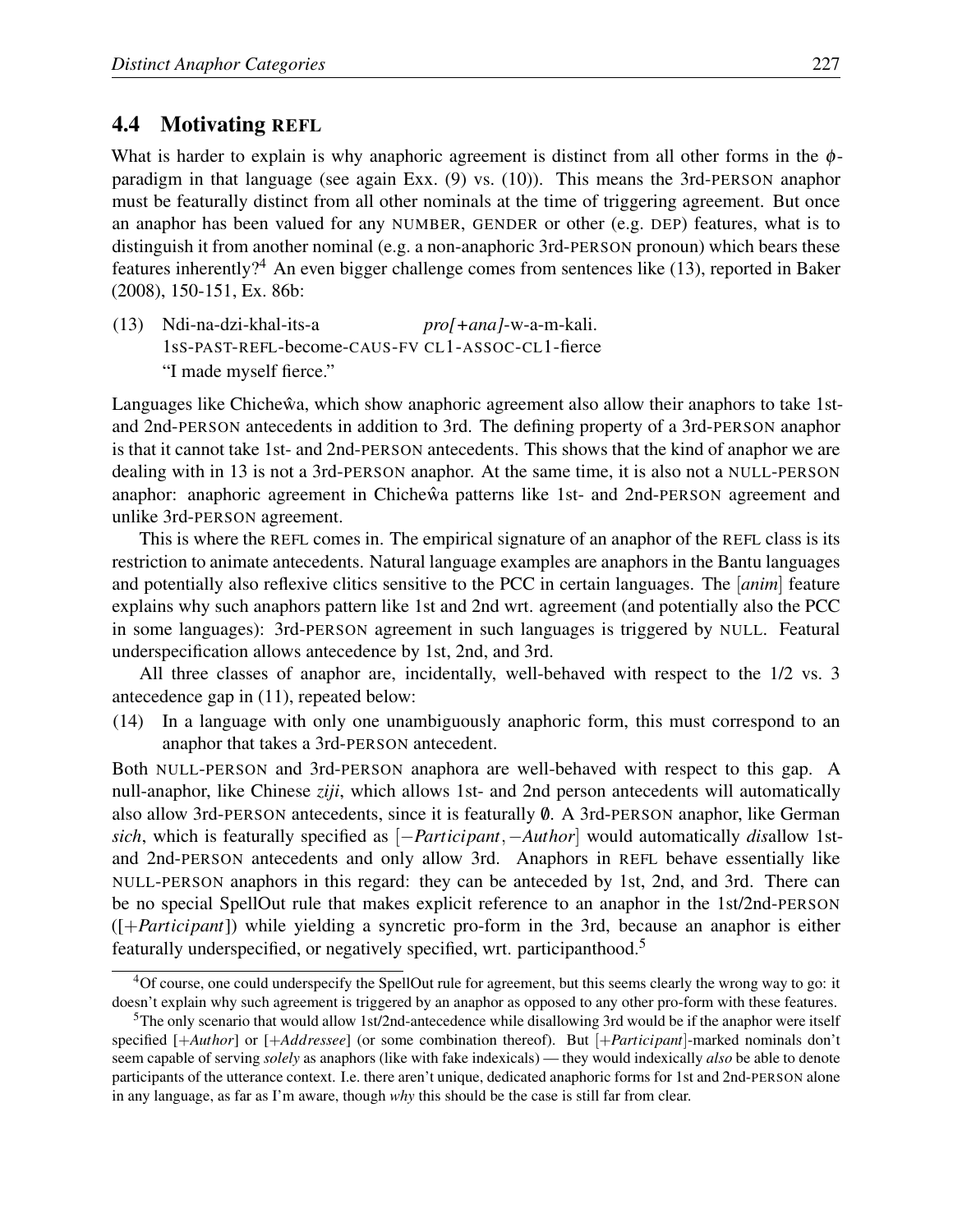## 4.5 Perspectival Anaphors

We saw earlier that anaphors in certain languages have something "extra": their antecedence is defined, not (only) in terms of φ-features but, in terms of perspective-holding with respect to some predication containing the anaphor. In the current system, perspectival anaphora comes out as a strictly orthogonal category. As such, perspectival anaphors can, in theory, be defined for NULL-PERSON and 3rd-PERSON anaphors, as well as REFL. Dravidian *ta(a)n* is a 3rd-PERSON anaphor in the current system, and is additionally perspectival. Assuming that perspectival anaphors have an unvalued DEP-feature as argued in Sundaresan 2012, 2017, *ta(a)n* would be spelled out by the rule in (15) (post-valuation of [DEP]):

```
(15) [-Author, -Addressee, anim, Dep: x, sg] \leftrightarrow taan
```
Chinese *ziji* is a NULL-PERSON anaphor but is also perspectival (Huang and Liu, 2001). The SpellOut rule for *ziji* would thus be as in (16):

 $(16)$  [Dep:x]  $\leftrightarrow$  *ziji* 

## 4.6 Empirical Predictions

The proposal outlined here makes some clear empirical predictions. Some of these bear clear fruit and can already be discussed here; others remain to be tested.

## 4.6.1  $\phi$ -matching and Its Absence

Turning to the issue of  $\phi$ -matching, we noted that NULL-PERSON anaphors must match their antecedents in PERSON: after all, valuation for PERSON is what drives binding for this class of anaphors. But given that such an anaphors can be born with inherently specified NUMBER and GENDER, they don't necessarily need to match their antecedents for these features. Indeed, NUMBER mismatches are possible in Hausa (Haspelmath, 2008:42, Ex. 8b):

(17) Laadi<sub>i</sub> taa soòki káàn-sù<sub>i+</sub> Ladi 3SG citicize self-3SG.F "Ladi<sub>i</sub> criticized themselves $_{i+}$ ."

Crucially, Hausa anaphors can be anteceded by all PERSON (Newman, 2000), showing that they belong to the class of NULL-PERSON anaphor. Relatedly, the current model derives anaphor-antecedence PERSON-matching in two ways. With a NULL-PERSON anaphor (with REFL), PERSON-matching happens featurally; with a 3rd-PERSON anaphor, matching for NUMBER and GENDER alone may happen featurally; PERSON-matching is always enforced in the semantics. This distinction can be tested empirically. Feature-matching entails strict  $\phi$ -feature identity since it comes about via goal-probe feature-copying under Agree. Semantic matching, on the other hand, results in φ-feature identity *in the default case*, but not always. Rather, the requirement is that, applying the interpretation of the two sets of  $\phi$ -features to a single referent does not yield a *contradiction* (e.g. a single referent cannot be simultaneously 1st and 2nd-PERSON). But this predicts that we should observe anaphor-antecedent  $\phi$ -mismatches, just in case applying the interpretation of the two sets of φ-features to a single referent *does*, indeed, yield a consistent interpretation. This prediction is confirmed in so-called "monstrous agreement" sentences in Tamil (Sundaresan, 2012, 2017). *Monstrous agreement* refers to the phenomenon where the predicate of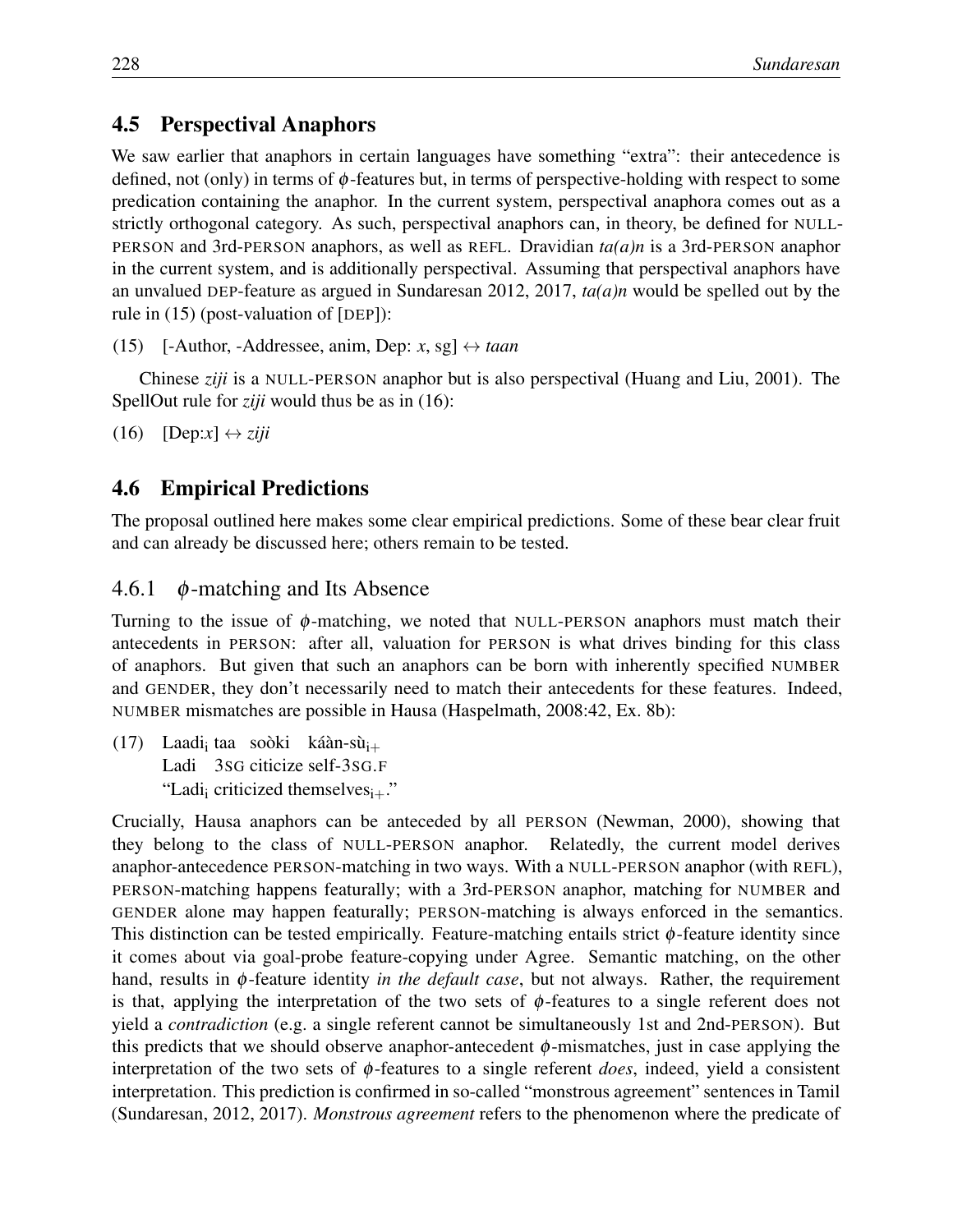a 3rd-PERSON speech report surfaces with 1st-PERSON agreement in the scope of an anaphor. Sundaresan argues that, in such cases, the anaphor  $ta(a)n$  is bound by a shifted 1st-PERSON indexical (Schlenker, 2003b, Anand, 2006) which also triggers the 1st-PERSONagreement on the verb. In this scenario, an anaphor and its local binder have clearly non-identical PERSON features, and yet have identical reference because the anaphor is evaluated against an indexically shifted context (Schlenker, 2003a, Anand, 2006). It is entirely consistent for a single referent to be both the speaker of a matrix speech event (thus [+*Author*] with respect to the speech event) and *not* the speaker or addressee with respect to the utterance-context (thus, [−*Author,*−*Addressee*] with respect to the utterance-context). There is no contradiction. Crucially, *ta(a)n* is a 3rd-PERSON anaphor: thus, there is only semantic matching between it and its antecedent.

## 4.6.2 Insensitivity to PCC Effects

A different prediction has to do with the PCC. Anaphors that behave like 1st- and 2nd-PERSON with respect to the PCC belong to the category of 3rd-PERSON anaphora or REFL. This entails that NULL-anaphora should not be restricted like 1st- and 2nd-PERSON for PCC. Indeed, this prediction seems to be confirmed. In Bulgarian, a language that shows the Weak PCC, PCC effects do not obtain with the reflexive clitic *se* (Rivero, 2004:500):

(18) Na Ivan mu se to Ivan DAT REFL like-3PL these girls xaresvat tezi momicheta. "Ivan likes these girls."

Crucially, Bulgarian *se* is underspecified for PERSON and can take antecedents for 1, 2, and 3 (Nevins, 2007).

## 4.6.3 Animacy Effects

We also make a prediction for REFL. Since REFL-anaphors are featurally underspecified as [*anim*], the obvious prediction, then, is that anaphors in such languages will not only allow antecedents of all PERSON, which we have already seen to be true, but that they will *not* allow inanimate antecedents. Such a restriction does, indeed, seem to hold for Swahili: e.g. only animate objects may trigger agreement (Woolford, 1999, Vitale, 1981).

## 4.6.4 Typology of Perspectival Anaphors

Finally, if the class of perspectival anaphors runs orthogonal to the distinct featural classes, we predict (ceteris parabus) that there should, in theory, be languages that have perspectival anaphors alongside non-perspectival ones (3rd-PERSON, NULL, or REFL). Indeed, this seems to also be confirmed. As per Sundaresan (2012), in some Tamil dialects, local reflexivity is expressed either via a dedicated reflexive form  $ta(a)n$  or with a pro-form that is syncretic with a deictic pronoun; crucially, the former alone has a perspectival interpretation, while the latter behaves like what would, under the current classification be, a 3rd-PERSON anaphor. We already saw that *ta(a)n* would be spelled out under the rule in (15), repeated in (19). The non-perspectival anaphor *avan* would in turn be spelled out by the rule in (20):

- (19) [-Author, -Addressee, anim, Dep: *x*, sg]  $\leftrightarrow$  *taan*
- (20) [-Author, -Addressee, anim, m, sg]  $\leftrightarrow$  *avan*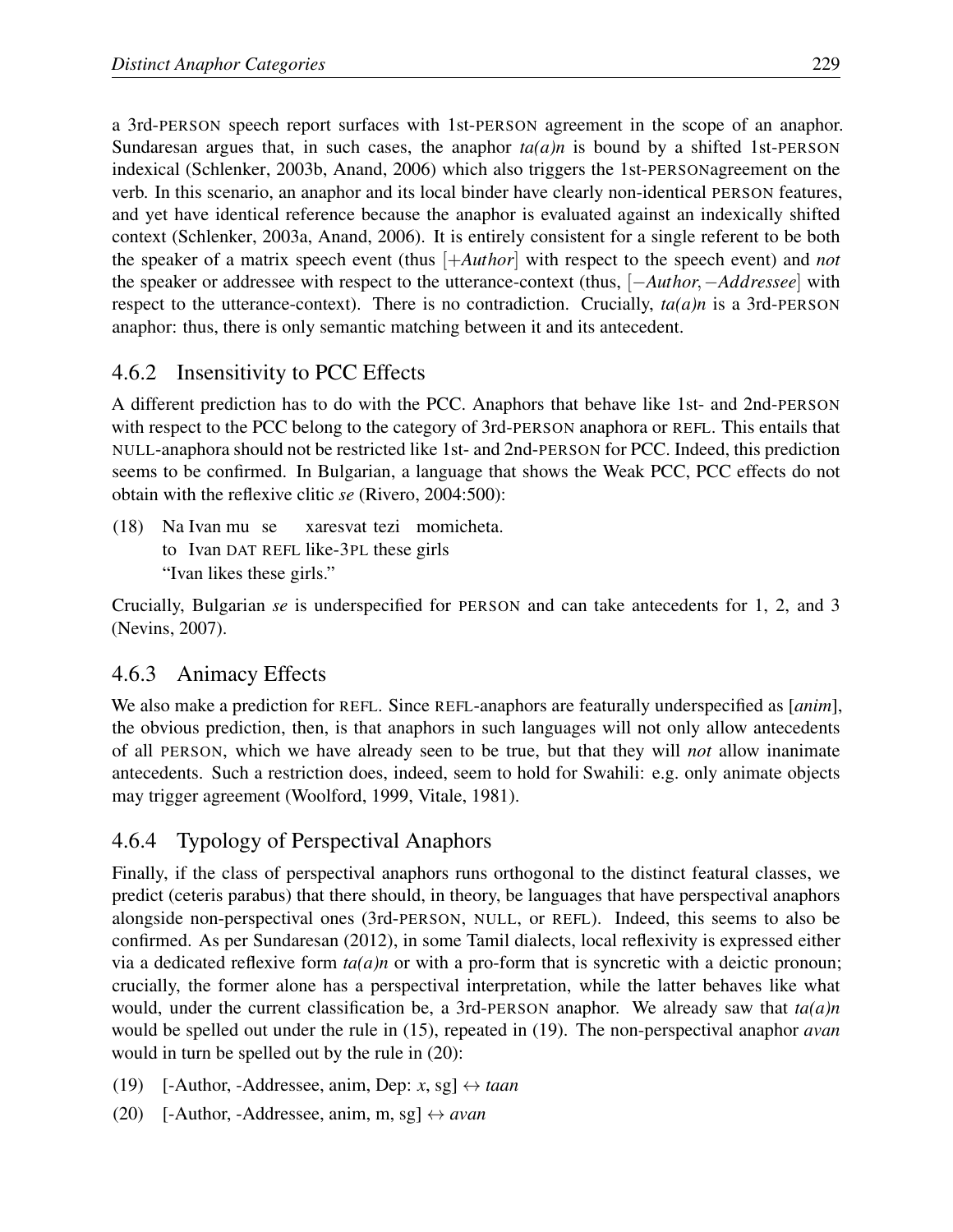Although the anaphoric and pronominal variants of *avan* would differ in terms of which NUMBER and GENDER features they were born with — they would be indistinguishable post-valuation. They would thus both be subject to the SpellOut rule in (20), yielding syncretic *avan* in this dialect.

## References

- Adger, David, and Daniel Harbour. 2007. Syntax and syncretisms of the Person Case Constraint. *Syntax* 10:2–37.
- Anagnostopoulou, Elena. 2003. *The syntax of ditransitives: evidence from clitics*. Berlin: Mouton de Gruyter.
- Anagnostopoulou, Elena. 2005. Strong and weak person restrictions: a feature checking analysis. In *Clitic and affix combinations: theoretical perspectives*, ed. Lorie Heggie and Francisco Ordó nez, 199–235. Amsterdam: John Benjamins.
- Anand, Pranav. 2006. De de se. Doctoral Dissertation, Massachusetts Institute of Technology.
- Baker, Mark C. 2008. *The syntax of agreement and concord*. United Kingdom: Cambridge University Press.
- Bonet, Eulalia. 1991. Morphology after syntax: pronominal clitics in Romance. Doctoral Dissertation, MIT, Cambridge, MA.
- Bouchard, Denis. 1984. *On the content of empty categories*. Dordrecht: Foris.
- Bowern, Claire, and Victoria Lotridge. 2002. *Ndebele*. Lincom Europa.
- Carnie, Andrew. 2007. *Syntax: a generative introduction*. Blackwell: Oxford.
- Charnavel, Isabelle. 2015. Apparent exemption from Condition A: a perspective-based theory. Http://ling.auf.net/lingbuzz/002683.
- Chomsky, Noam. 1981. *Lectures on Government and Binding*. Dordrecht: Foris.
- Collins, Chris, and Paul M. Postal. 2012. *Imposters: a study of pronominal agreement*. Cambridge, MA: MIT Press.
- Giorgi, Alessandra. 2010. *Towards a syntax of indexicality*. Oxford Studies in Theoretical Linguistics. Oxford: Oxford University Press.
- Halle, Morris. 1997. Impoverishment and fission. In *PF: Papers at the interface*, ed. Benjamin Bruening et al., volume 30, 425–450. Cambridge, MA: MITWPL.
- Haspelmath, Martin. 1993. *A grammar of Lezgian*. Berlin: Mouton de Gruyter.
- Haspelmath, Martin. 2008. A frequentist explanation of some universals of reflexive marking. *Linguistic Discovery* 6:40–63.
- Heim, Irene. 2008. Features on bound pronouns. In *Phi Theory: phi-features across modules and interfaces*, ed. Daniel Harbour, David Adger, and Susana Béjar, Oxford Studies in Theoretical Linguistics, 35–56. Oxford University Press.
- Heim, Irene, and Angelika Kratzer. 1998. *Semantics in Generative Grammar*. Oxford: Blackwell Publishers.
- Heinat, Fredrik. 2008. *Probes, pronouns and binding in the Minimalist Program*. VDM Verlag.
- Hellan, Lars. 1988. *Anaphora in Norwegian and the theory of grammar*, volume 32 of *Studies in Generative Grammar*. Dordrecht: Foris Publications.
- Herschensohn, Julia. 1979. On clitic placement in French. *Linguistic Analysis* 6:187–219.
- Hicks, Glyn. 2009. *The derivation of anaphoric relations*. Linguistik Aktuell. John Benjamins.
- Huang, James, and Luther Liu. 2001. Logophoricity, attitudes, and *ziji* at the interface. In *Longdistance reflexives*, ed. Peter Cole, Gabriella Hermon, and James Huang, 141–195. New York: Academic Press.
- Jayaseelan, K.A. 1997. Anaphors as pronouns. *Studia Linguistica* 51:186–234.